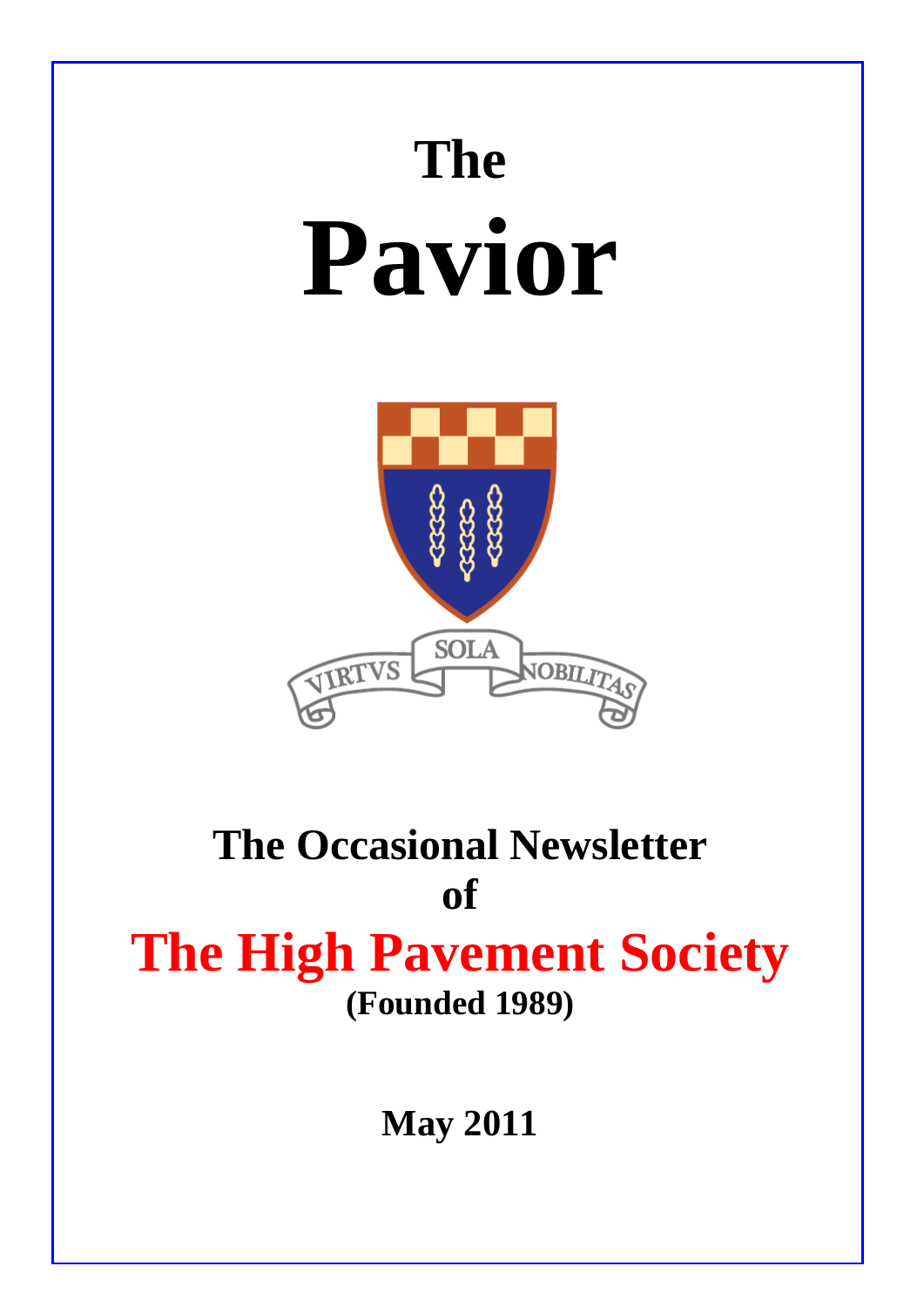#### **Your Committee**

The Committee Members listed below are always delighted to talk to you on any matter – particularly if you have a contribution to make to this publication!

| President:              |
|-------------------------|
| <b>Committee Chair</b>  |
| Secretary               |
| Treasurer               |
| Registrar/editor        |
| Archivist               |
| <b>Committee Member</b> |

| President:               | <b>Arnold Brown</b> | 0115 8770395 |
|--------------------------|---------------------|--------------|
| <b>Committee Chair</b>   | Ken Kirk            | 0115 9568650 |
| Secretary                | <b>Noel Gubbins</b> | 0115 9756998 |
| Treasurer                | Robin Taylor        | 0115 9609483 |
| Registrar/editor         | Colin Salsbury      | 01509 558764 |
| Archivist                | Lance Wright        | 01636815675  |
| <b>Committee Members</b> | <b>Barry Davys</b>  | 0115 9260092 |
|                          | John Elliott        | 0115 9266475 |
|                          | Roger Green         | 0115 9313740 |
|                          | <b>Marcus</b> Pegg  | 0115 9216548 |
|                          | George Taylor       | 0115 9278474 |
|                          | Neville Wildgust    | 0115 9268568 |
|                          | Joe Woodhouse       | 0115 9231470 |
|                          |                     |              |

Copy for *The Pavior* may be sent to Colin Salsbury [colin.salsbury@ntlworld.com](mailto:colin.salsbury@ntlworld.com) 116 Leicester Road, Loughborough, Leics. LE11 2AQ or to Arnold Brown [arnoldhbrown@ntlworld.com](mailto:arnoldhbrown@ntlworld.com) 22 Chalfont Drive, Aspley, Nottingham, NG8 3LT Our website address: [www.highpavementsociety.org.uk](http://www.highpavementsociety.org.uk/)



**Faces to Remember Mr Gilbert John Reginald Potter**  Distinguished Head of the School **1929 – 1947**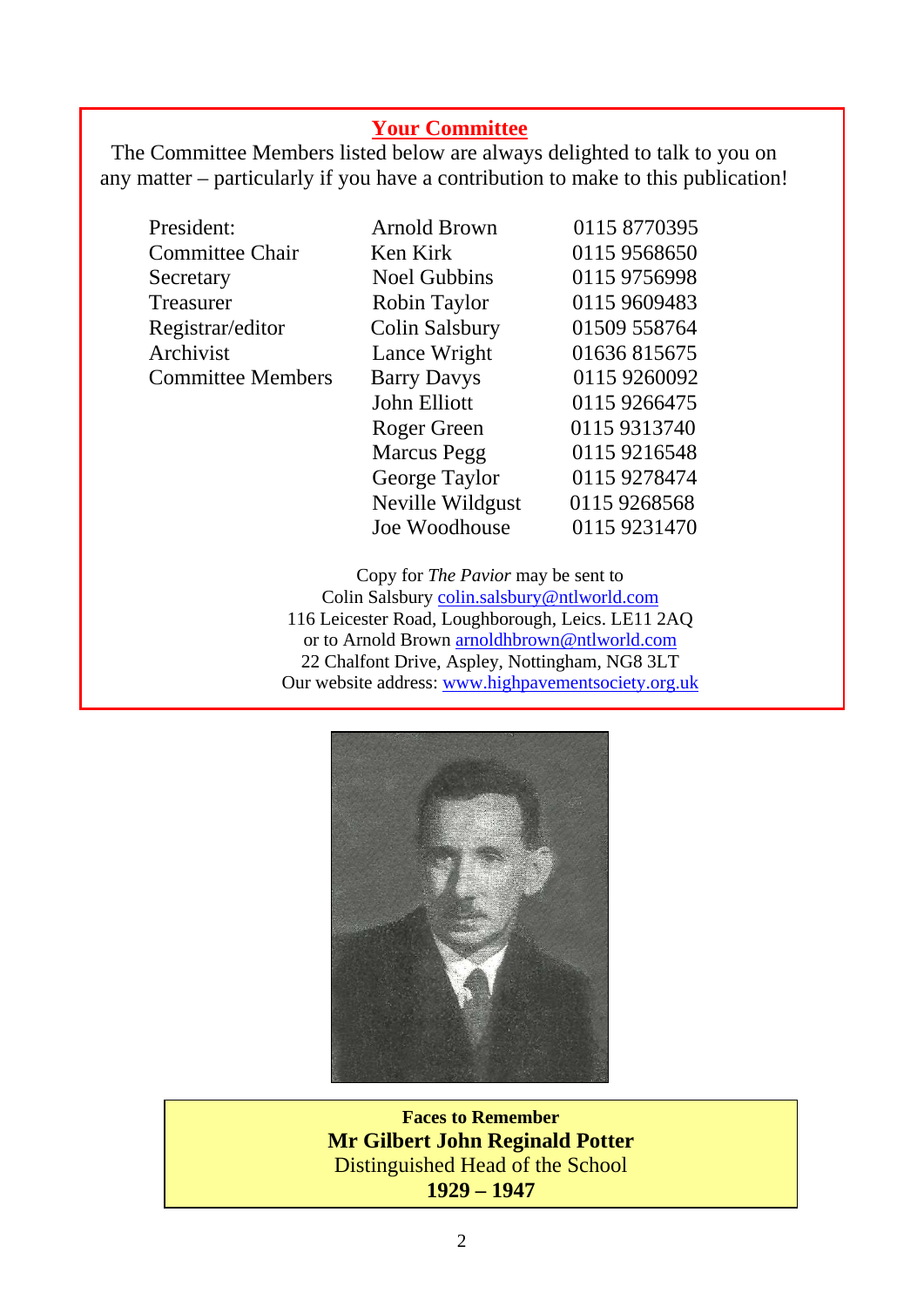#### **THE PAVIOR - MAY 2011**



#### **COMMENT**

The letter below from Michael Simpson, commenting on material in the last issue, clearly shows a lifelong interest in matters of education. He first shows an abiding love of High Pavement as he experienced it. Later he refers to grammar

schools 'creaming off' about 2 per cent of children, and suggests that the  $11+$  exam does not always work, as many late developers may miss out. However, if we accept that gifted children must have the opportunity to benefit from advanced education we must find a way to effect this. Clearly Michael favours comprehensive schools, but only if we can afford to resource them with both finance for necessary equipment and for well-qualified teachers.

Allied to this debate is the renewed interest in, and plans for, apprenticeships. As I understand it (and this is an assertion made from personal experience), a true apprentice must possess the necessary enthusiasm, and agree to serve his 'master' for a specified number of years until qualified. I wonder if the present schemes follow these criteria. In the next issue I would like to expand on this theme and would appreciate the views of readers for or against apprenticeships (send them to me by email or by post).

When I was closely concerned with the Nation Association of Master Bakers around 1970, I proposed that the current apprenticeship scheme be discontinued owing to the very poor support within the industry. I suggested we should put a more effective system in its place. We have waited thirty years for the subject of apprenticeships to be revived. However, when it is announced that 30,000 industrial apprenticeships are to be provided nationally, one wonders if the basic criteria mentioned above will be faithfully followed.

**Arnold**

#### **LETTERS FROM READERS**

#### **FROM MICHAEL SIMPSON**

Dear Arnold,

In the late 1950s, Harry Davies, then Headmaster of High Pavement, went head to head with the Headmistress of Woodberry Down School, a pioneer comprehensive, on the BBC Home Service. I believe that the chairman was Jack Longland, a former Everest climber but then Director of Education for Derbyshire; he described High Pavement as 'one of the six best boys' grammar schools in England'. Harry Davies, who championed the grammar school, had previously been headmaster of a small Yorkshire grammar school and was to be one of the earliest schoolmaster fellows at Cambridge.

We who are members of the Society have joined because we enjoyed and appreciated our schooldays. There must have been pupils who did not – but we are unlikely to have their company in the Society. In my own day (1950-1958), several pupils were weeded out at the end of the second year, while a whole new form (3C) entered through the '13+', having shone at secondary modern schools. Some secondary schools ran 'O-Level' forms and I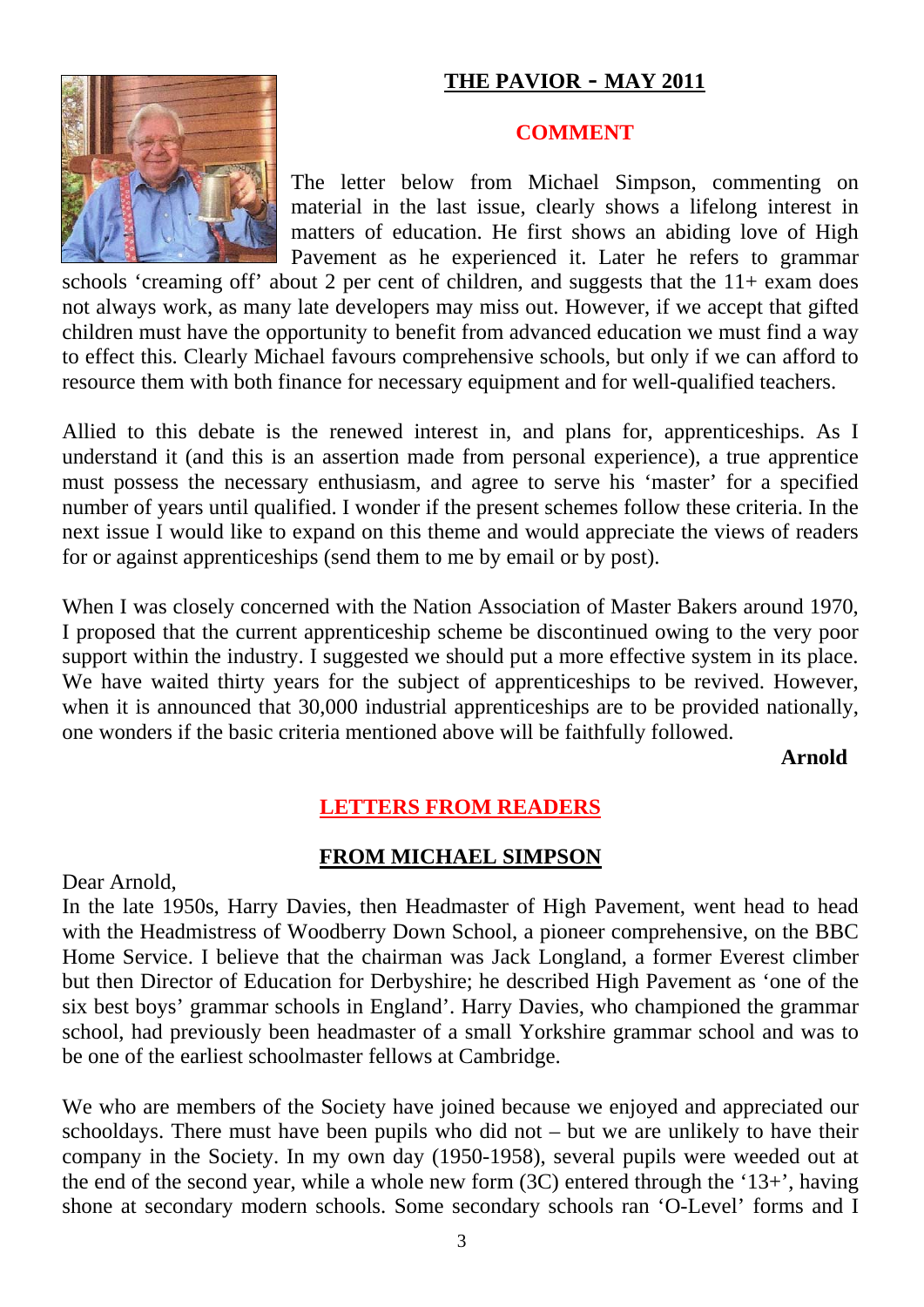believe some pupils came to HP in the Sixth Form. At that time, Harry Davies said, Nottingham had one of the lowest rates of '11+' passes in England and Wales. It was, I believe, about 11%; only Bolton (9.3%) was lower. In Wales, rural counties averaged 40% or more, and the overall average for England and Wales was 20% or so. This all means that the '11+' was not totally successful, as many pupils were weeded out or added to grammar schools. Furthermore, it is evident from the figures given above that there was a postcode lottery of alarming proportions. Children, as is now generally acknowledged, develop at different rates; that applies to undergraduates—I have taught many a 30-, 40-, 50- and even 60-year old—people who discovered the delights of education in their mature years.

 Comprehensive schools are now widespread; most of our children attend them. One or two mainly rural counties maintain grammar schools alongside their comprehensives, though I believe they simply cream off the top couple of percent. There are, undoubtedly, failing schools—most of them comprehensives. I would not claim, however, that all old grammar schools would pass the immeasurably harder tests of 'fitness for purpose' which we impose today. In today's economic climate, the many grammar schools of small size (200-300) of our days would not provide the education expected now; they would not be able to justify the expenditure on equipment that is demanded.

I spent over thirty years teaching in universities at home and abroad. For nearly all that time, I served as an admissions tutor. I cannot recall any marked differences among new students, irrespective of their previous education. Over that time, too, I spoke to many schools of all types—comprehensives, grammar schools, and public schools—and even to High Pavement Sixth Form College. The audiences everywhere were attentive and intelligent; I would say that the public school children were more polished and better read.

This country has few natural resources. That means that we must rely on the talent of our people to make our way in the world. It behoves us, as a nation, to develop that talent, at whatever age it shines forth, to the maximum extent. In that past, so-called 'good old days' of the '11+', many primary school pupils who missed out on selection, simply gave up, as did their parents, on education – and the country suffered from the neglect of talent. This must not happen again. The throw-away remark about Conservative and Labour politicians not knowing or caring about education is nonsense; many members of all parties have considerable experience of education and care deeply about it. Politicians sometimes dream up schemes written on the backs of envelopes, as vote-catching exercises, and ignore specialist and experienced advice—but most of them have a deep appreciation of education's value. The one regret I have is that when education was re-organised in Nottingham, High Pavement did not continue as a comprehensive school, thus allowing many of its best features to be passed on to a new generation of pupils.

#### **Michael Simpson**

(Trent House, 1950-58. Educated subsequently at Fitzwilliam, Cambridge; Ohio State University and the University of Glasgow. Retired as Reader in US History at the University of Swansea).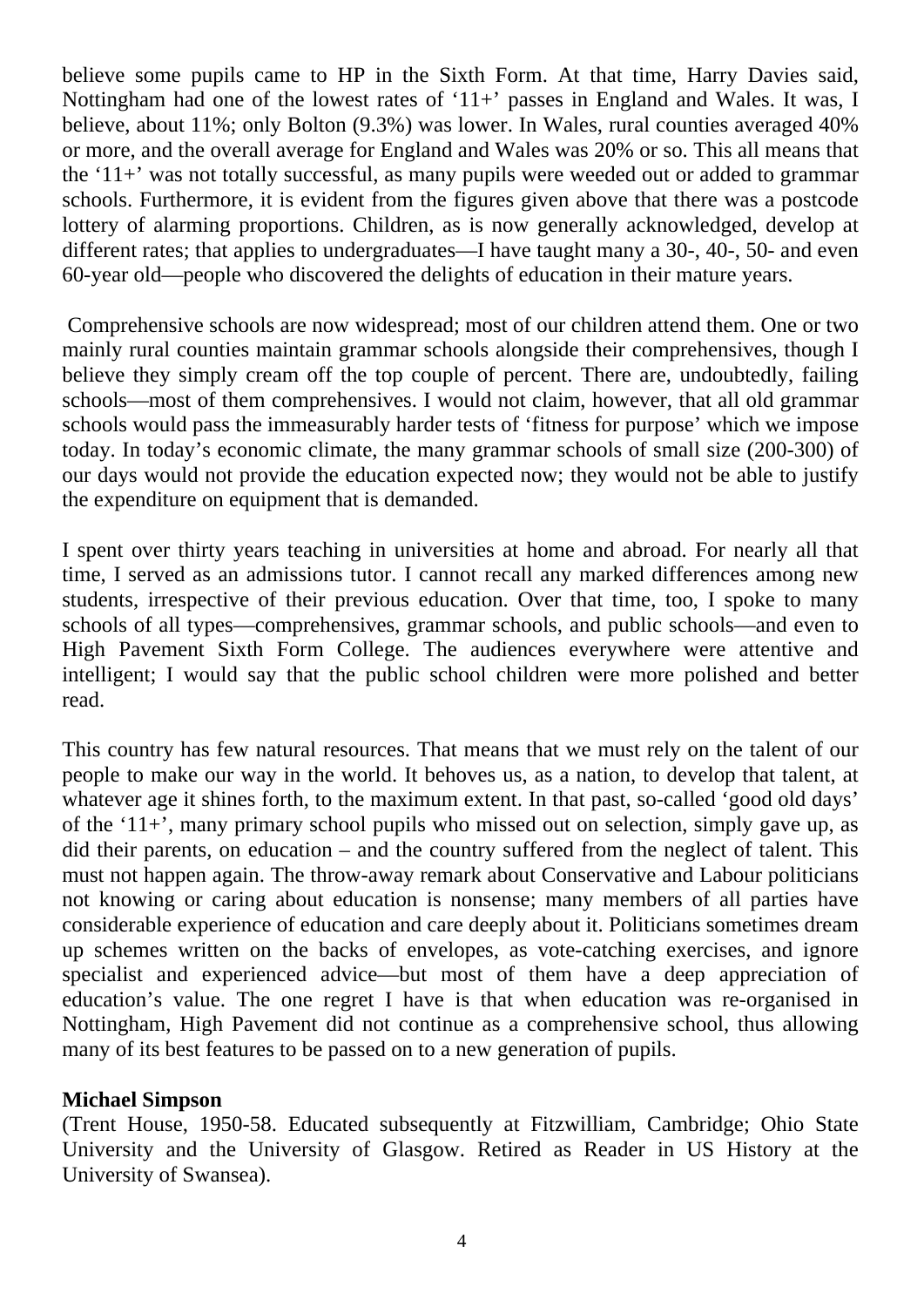#### **FROM MARCUS PEGG**

*[Marcus Pegg is in the process of writing his memoirs—'An Interesting Life'—and has allowed us to extract this brief passage about his time at High Pavement although he initially attended Mundella School in south Nottingham when it was about to be evacuated to Stamford, Lincs.]* 

In any event grandpa was against the (Stamford) idea, and took me up to High Pavement School, which was near Leslie Road, where I lived. It was where all my uncles had gone, and was a boys-only school. Goofy Potter the head accepted me, and I soon settled in. I liked it much better than Mundella. When air raids started it was decided that the school, which was four storeys high, was not safe, and it was closed for a time. Uncle Jack and Uncle Frank took over my education for a short time. Then we went half time to the Manning School for girls, which was a modern single storey building of a style similar to Middleton Boulevard and Cottesmore. The girls went in the afternoons and boys in the mornings. However before long we were back at HP, where I spent the rest of my school days, gaining an Oxford and Cambridge School Certificate with distinctions in French, English Language and Literature and credits in Maths, Advanced Maths, German, History and Art, and a pass in Latin. The teaching was of a high standard, Bill Benner, the art teacher was an excellent artist and Mr Hastie, the Maths teacher was a real enthusiast and made Maths a voyage of discovery for us. The Masters all wore gowns and discipline, particularly in the lower years, was quite strict.

Several chapters could be written about my time at HP—Harvest Camp in the summer, Fire Watching all night, speech days at the Albert Hall—but this must wait for another time. One incident, though, I must relate. One day the English Master, a very able man, came into the classroom, and sat at his desk immobile. We knew something must be wrong and after some chat we sat silently, looking at our work. After some time, one or two of us became quite worried, and it was decided that I should go to the Head`s office, and report the problem. Goofy Potter soon came back with me, took Mr Gilbert by the arm and led him away, telling us to get on with our work.

After some time Mr Potter returned, to say that the Spitfire piloted by Mr Gilbert`s son had been shot down and his young life lost. It was some weeks before English lessons were resumed... **Marcus Pegg**

#### **FROM BOB COOPER**

#### Dear Colin

February's issue of *The Pavior* had several memory joggers for me. Was not Mr Caulton my first form master? Mr Shepherd was certainly my geography teacher. He took the class down Gedling pit where we met his son. That was an experience—they were still using ponies…And ah! yes, the Benevolent Fund…

*And* there was the small piece by the involuntary boxer. Something similar happened to me. I saw a notice about boxing for your House and I suggested to my friend, Ken Evans that he should volunteer, pointing out that even if he lost he would gain a point for his House. He asked if I was going to put my name down. 'Of course' I replied, but having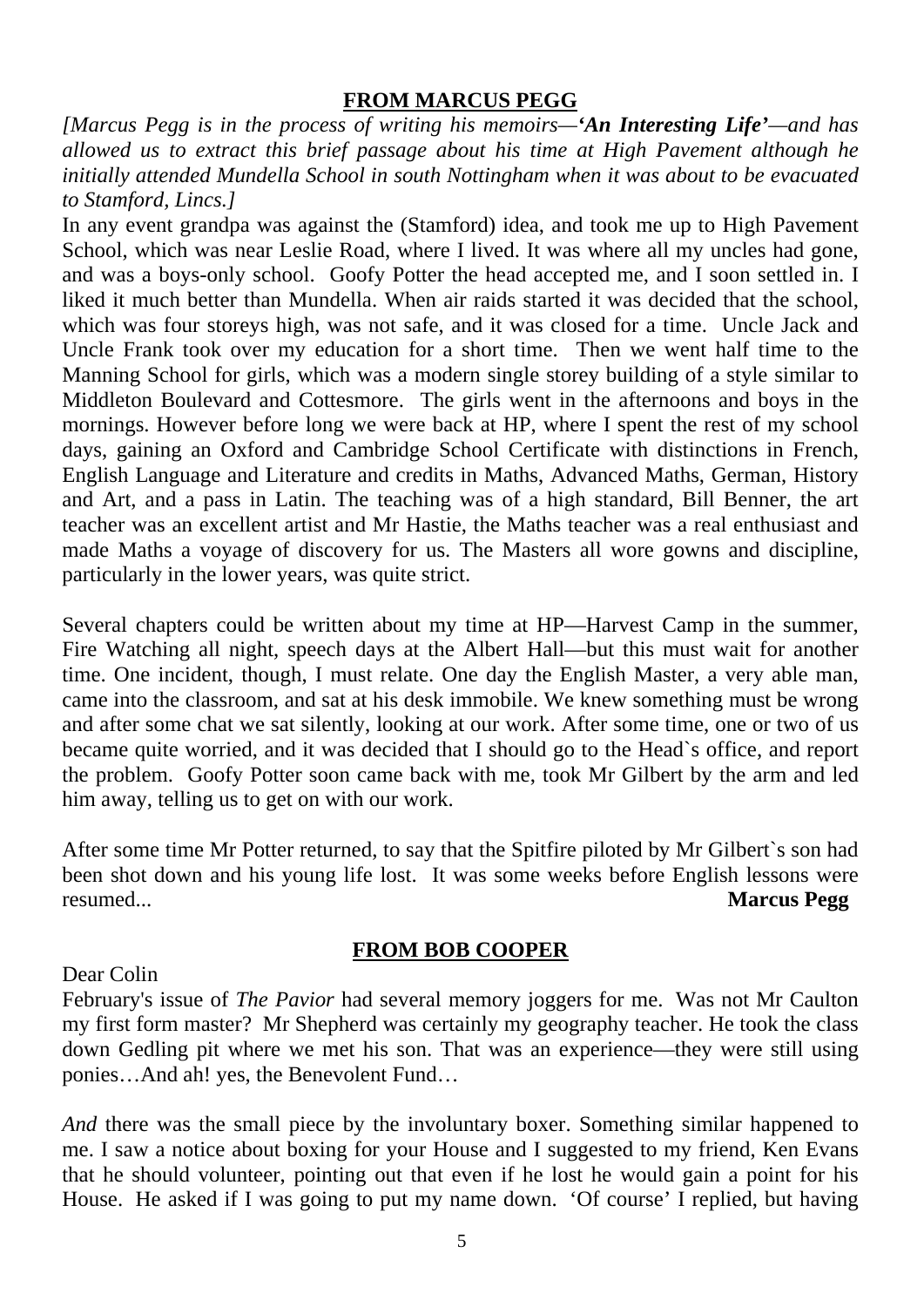no such intention. Later Ken came to me to say a list of boxers' names was on the notice board but my name wasn't on it so he had put it on. I couldn't find the notice - perhaps it had already been taken down and not wanting to cause Ken any grief by making a fuss I went through with it. On the day my Housemaster, R.E. Jackson, came to the ring to take my spectacles and I found myself facing an area champion.

 He was a nice lad. He only hit me once. I fell out the ring three times, tripping up over my own feet. Once I fell on one of the judges, Mr Wells the maths teacher. I always claimed that was why I lost—I had upset one of the judges. My opponent tried to get me to come forward by dropping his hands to his side as Mohammed Ali was to do years later. Several people asked me why I did not hit him then. They did not understand that he could move his fists faster than I could move my feet. When it was over after three rounds I could not lift my leg over the bottom rope and my opponent helped me out of the ring. I told you he was a nice lad. **Bob Cooper** 

#### **FROM MIKE WATKINSON**

*[Following the reminiscences by Arnold Brown and Colin Salsbury, who had both experienced the rigours of RAF Cranwell, Mike Watkinson was moved to write about the times he spent there. We liked his staccato style and have left it undisturbed—Ed.]* 

#### **Memories of Cranwell**

 Huge barrack blocks where on quieter days the ablutions could be shared with large rats. The unannounced change from three bed 'biscuits' to a single mattress, which altered the basis of kit inspections.

 Camp dances banned because of complaints from local farmers of flattened corn crops. Trips to Sleaford with rifle and five rounds to collect cash for pay parades. As pay was issued the following day, further enjoyment was derived from keeping the safe company overnight, still armed. On rota, some nights were also spent guarding the radar site with

cudgels and no lights.

 During cold weather, coal allowance for a month lasted for only about one week. We were therefore persuaded to go round other sections and 'borrow' their supplies when no one was looking.

 February 1953, brought unexpected trips on the backs of lorries in the middle of the night, dressed in fatigues and armed with shovels and picks. The destination was the inundated East Coast, with the intention of 'Canuting' the water back into the sea.

 A little later that year, found from the notice board that I had been 'chosen' to appear on the Queen's Coronation Parade in June. As I was to be demobbed in August, I had no intention of doing any more training in marching or standing still at the road sides. I therefore spent many hours running round the camp until I was delisted. The senior officer who had final decision was horrified that I had turned down such an honour which carried the promise of a medal. However, I never met anyone who had enjoyed the parade or received the promised medal.

 I did obtain a day off on one occasion and booked an outing to the Lincoln races. It was as well that I had prepaid the outing because the horses didn't run for me and I would not have had the fare to return to Cranwell.

Is it true that we only remember the "good times? **Mike Watkinson**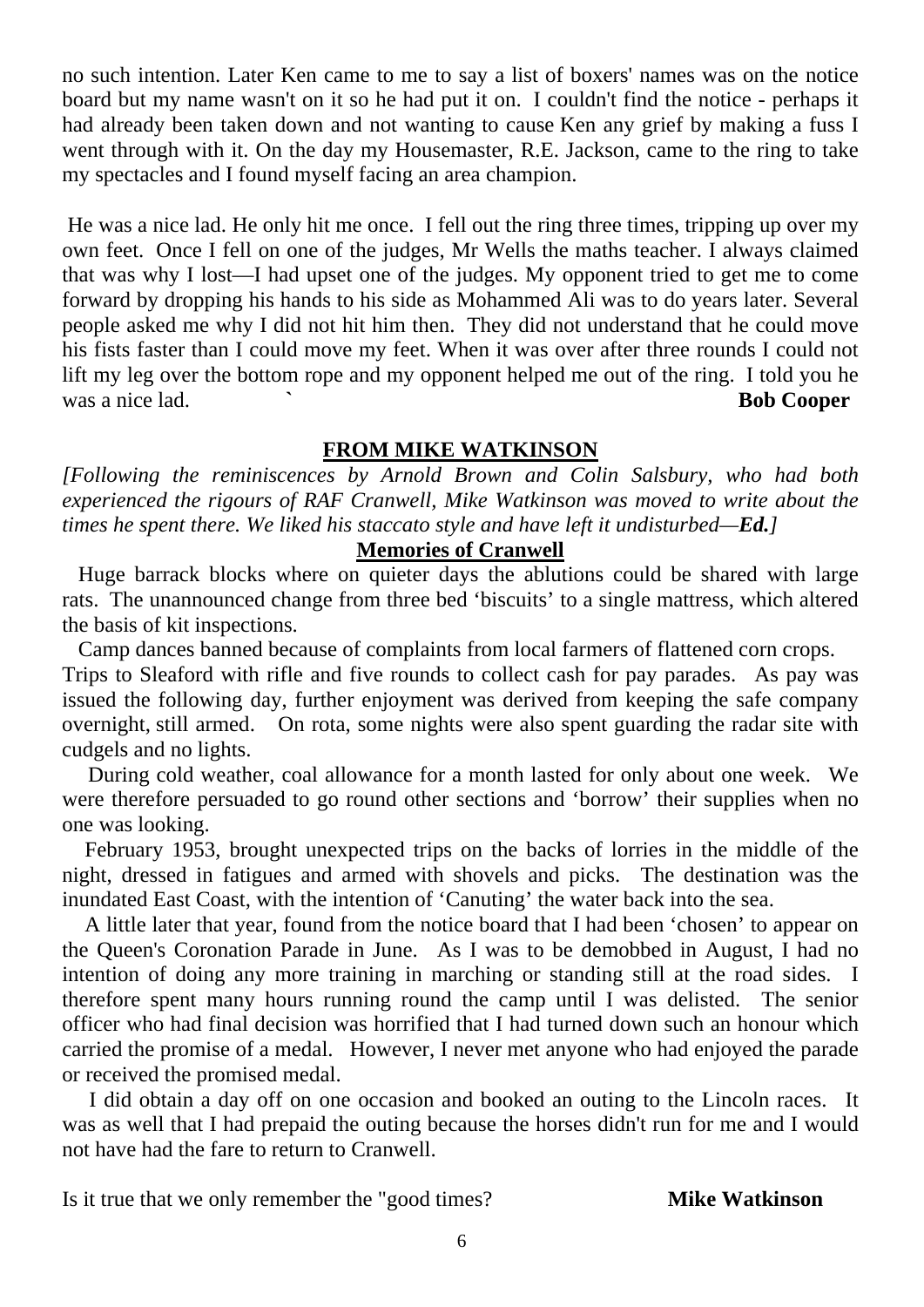#### **FROM PAUL HANDFORD**



Colin, Thanks for including my request for contacts with old HP pals in the Feb Pavior Newsletter. My initial contact with the Pavior was prompted by an out-of-the-blue email from Mark Seabright, an old HP pal. Wish I had old pics to contribute, but many house moves strip away much of the old stuff....

I was much amused by Richard Maslen's little poem (p.18) about old Notts words, and it made me recall travels on the Nottingham city trolley buses, where the conductors would always shout *'Owdjertite!'* before the bus would suddenly lurch forward as (s)he pressed the bell twice. Those who failed to attend to this friendly advice, and not having grabbed on to something firm went staggering, were then treated to the head-shake of disbelief and the comment of *'Tojertojerdinta?'* Cheers!

Paul Handford (Canada) [[handford@uwo.ca](mailto:handford@uwo.ca) ]

#### **FROM ALAN RADFORD**

*[Alan Radford, an octogenarian expatriate Pavior, lives near Brisbane which experienced terrible flooding earlier in the year. We dropped him a line in case he had been washed away but we received this reassuring reply.]* 

Hello Colin, Many thanks for your prompt letter, even if I feel a bit lost...

 We are in a place called Redcliffe just outside Brisbane , and we had very little trouble with the floods. I am now well retired and taking it easy most of the time. This morning (SUNDAY) is a busy day, check the car, put out the rubbish bins, wind up the clocks, and get ready to make a few phone calls. So getting a couple of e-mails unbalances things. Anyway, if you decide you want to do anything with this message, you are welcome. (Optimistic me !!!)

 Seriously it is very good to hear from you again. As I said, I am well out of most excitements. I normally play bridge twice a week (NO expert but enjoy it !!!!) and otherwise take it pretty easily. I'm just learning how to use the Microsoft Life Cam set up on the computer, and am having a bit of fun and games with it....Anyway, I must call my offspring now, so I will close down.

Thanks a lot for your message and I hope to hear from you again.

All the best,

Alan Radford (**Radish !!!**)

Heard that nickname the other day from Don (Woodward) ... First time in years !!!!

#### **FROM JULIA MEADOWS**

Dear Colin

I have had a wonderful correspondence with Lance Wright - he has been so very helpful, sending me (by post) and emailing me everything that he could find out about EHS (Edmund Saayman). I am in the process of requesting his birth certificate from South Africa House in London. I wonder if any of you Paviors know where my grandfather was born? This correspondence has now filled in so many of the gaps in my knowledge of EHS and I will say it even made me realise more about him than I could have imagined.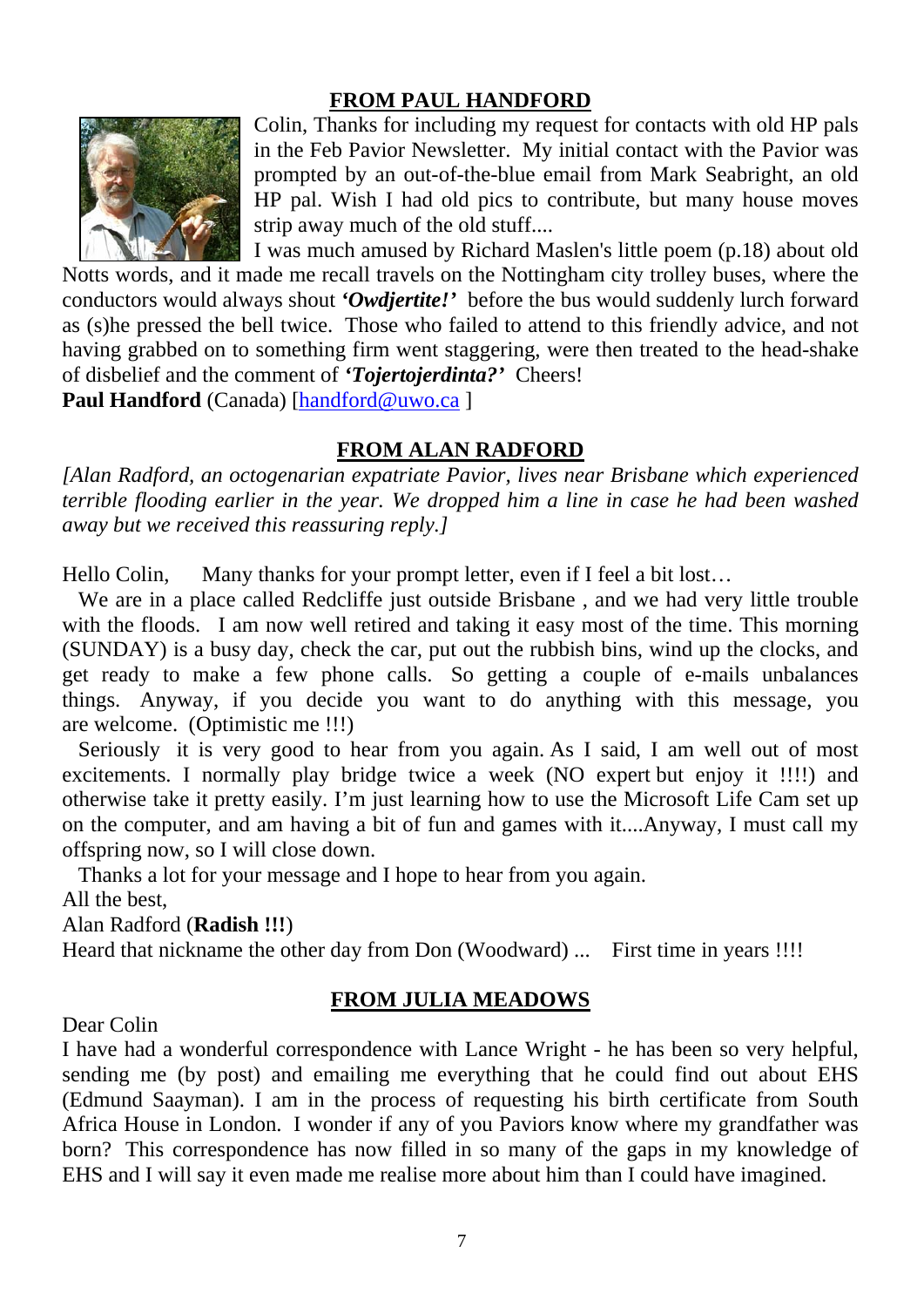This has been a wonderful experience, as apart from the correspondence most gratefully received from Lance it has brought back wonderful memories for me, e.g. I remember attending a dance at the school when it was at Bestwood (some of the boys from my primary school attended High Pavement), all of which come flooding back for the first time in many years: John Dickens, a relative of mine attended your school and became Professor of Engineering at Loughborough University. Other things that I had not thought about for years came to mind—I used to walk by your old school on my way to school.

Oh, what happy days! I have not heard from anyone else apart from yourself and Lance. I would love to hear from anyone that has any story to tell about my 'grandpops'. I have promised to keep Lance informed of what I hear about EHS in order that he can keep you in the picture. Thank you again for all your help, best wishes to you all. The kindest of regards, **Julia**

#### **ooOoo**

#### **Fifty Years a Schoolmaster**



**This month our historian Geoff Oldfield MBE writes about William Hugh, who was headmaster at the time the school moved to Stanley Road.** 

The above title is that of a document in Nottinghamshire's Archives, reference SBX

282/92. The schoolmaster in the title was William Hugh, a headmaster of High Pavement School from 1861 to 1911. Bound in one volume are a number of reprints from other works and newspapers cuttings relating to this topic. The first of these is dated May 1914 and is a foreword from High Pavement Chapel's Chronicle. It is unsigned but is obviously by a member of the Chapel who had known William Hugh well. It is an interesting article as well as a record of changes in



the School. The writer was well educated and had the style of a classical scholar as the following extract shows:

*'On two memorable occasions the High Pavement Day School was threatened with extinction. Today it lives and is by no means a minor power in the educational activities of the City of Nottingham... In 1891-2 came a great crisis. Disaster was averted by the efforts of ten prominent men and one woman and in 1895 the school was moved from the sordid surroundings of the smoky marsh and set on a hill in a beautiful building looking down on the windswept forest and the green expanse of the Forest Fields. With the venerable Comenius the head master could exclaim: ' 0 mihi praetoritas Jupiter si referrat annos'\** 

The writer praised the work of William Hugh as headmaster and a number of other articles gave details of Mr Hugh's life. He was born in Bristol in 1835 and in 1851 he was appointed as a pupil teacher at a school there. Although he had to work long hours studying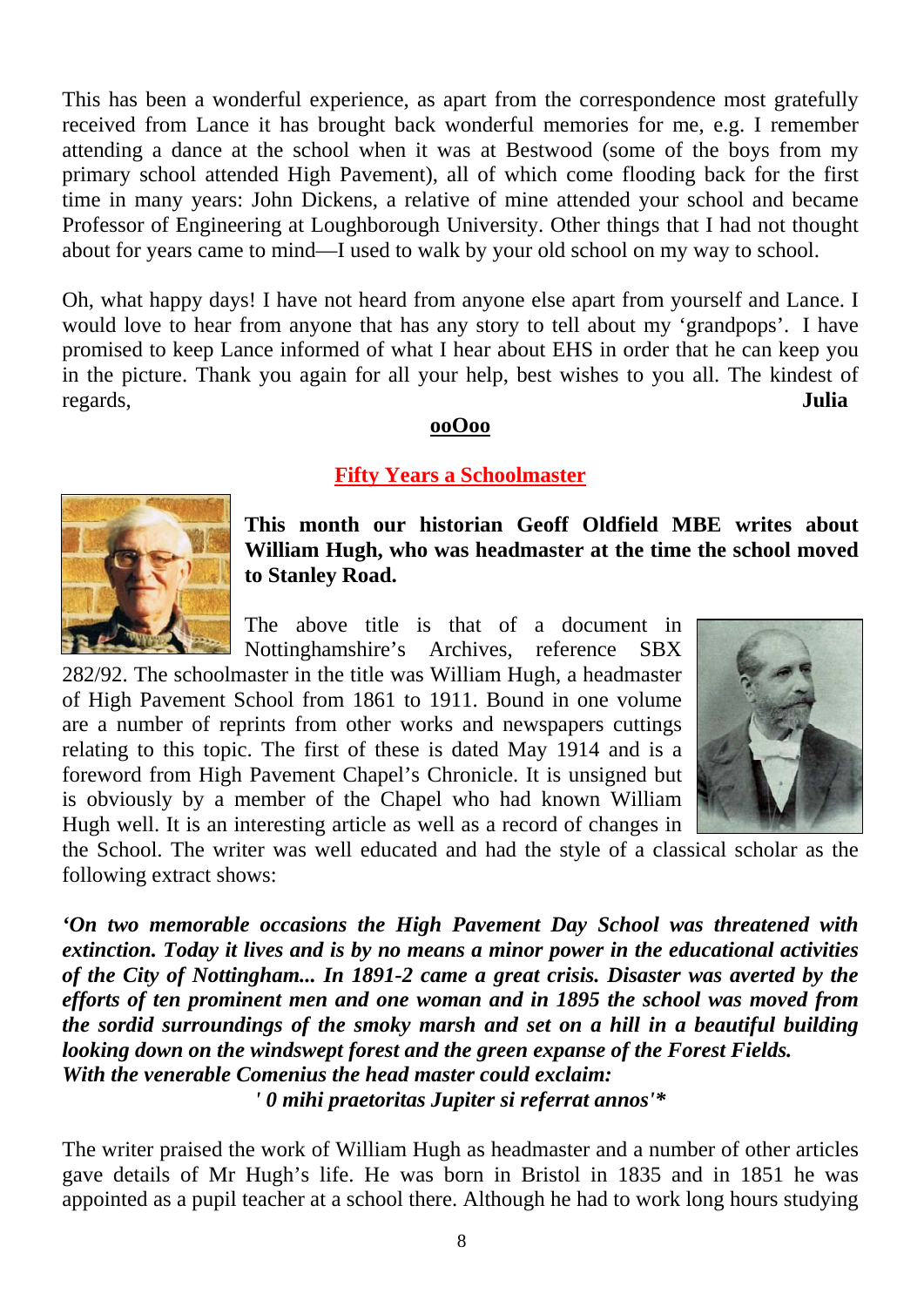how to become a qualified school teacher, he also found time to sing in church and chapel choirs, in three harmonic choirs and in glee societies. He also learned to play the violin. He later moved to London and entered the Borough Road Training College, where he was required to stay for a fixed period of years. However Hugh was outspoken in his strong views on the nonconformist religion and seems to have met similar minds, one of whom was Edward Enfield, a member of the well known family in Nottingham. This helped when the governors at Borough Road decided that, because of his views, he could no longer remain in the college (and also meant that he had to repay the cost of his maintenance because he could not fulfil the undertaking to remain for the full time.)

With the help of Enfield and other members of the High Pavement Chapel, he managed to become head of a school in London, a British voluntary school which supported nonconformist education and was opposed to the Nationa1 school movement. At this time he also studied at London University where he matriculated, gave lectures and served as a Sunday School teacher. His broad experience was no doubt why he was subsequently appointed headmaster of High Pavement Day School in 1861. William Hugh was probably unique in serving as headmaster throughout the manifold changes taking place nationally in education. In 1872 an Education Act made elementary education compulsory, more or less, and was governed by School Boards, which were elected by ratepayers. The Nottingham School Board built the first schools and continued until 1902 when the boards were abolished. In Nottingham, as a County Borough, this meant that the City Council now became the Local Education Authority. Major changes in High Pavement School in the 1890's continued under the City Council with High Pavement and Mundella becoming High Grade or Secondary Schools.

In addition to the material about Mr Hugh the volume also contains a printed prospectus of what is described as 'High Pavement Higher Grade School and School of Science, Stanley Road'. This covered the years 1895-1899 and includes a number of excellent photographs, including one of the new buildings, standing in isolation and of various activities including one of swimming in the 'puddle'. **Geoff Oldfield** 

#### **[\****'If only Jupiter would restore those bygone years to me'—***quoting from Vergil]**

*[A portrait of Mr Hugh once hung in the Stanley Road hall, alongside those of Dr HJ Spenser and Mr GJR Potter. I confess its identity was unknown to me until now.—Ed]* 

#### **ooOoo**

#### Barbara Lokes

Members of High Pavement Society will be sorry to hear of the sudden death of Barbara Lokes, wife of Ken who, over many years, has joined her husband in his unstinting support of Society activities. A Funeral Mass was held on Friday  $15<sup>th</sup>$  April at Our Lady of Grace RC Church, Candleby Lane, Cotgrave where the Society was represented by Geoff and Irene Lindley. The Mass was followed by cremation at Wilford Hill. The Society has made a donation to The Multiple Sclerosis Society in Barbara's memory.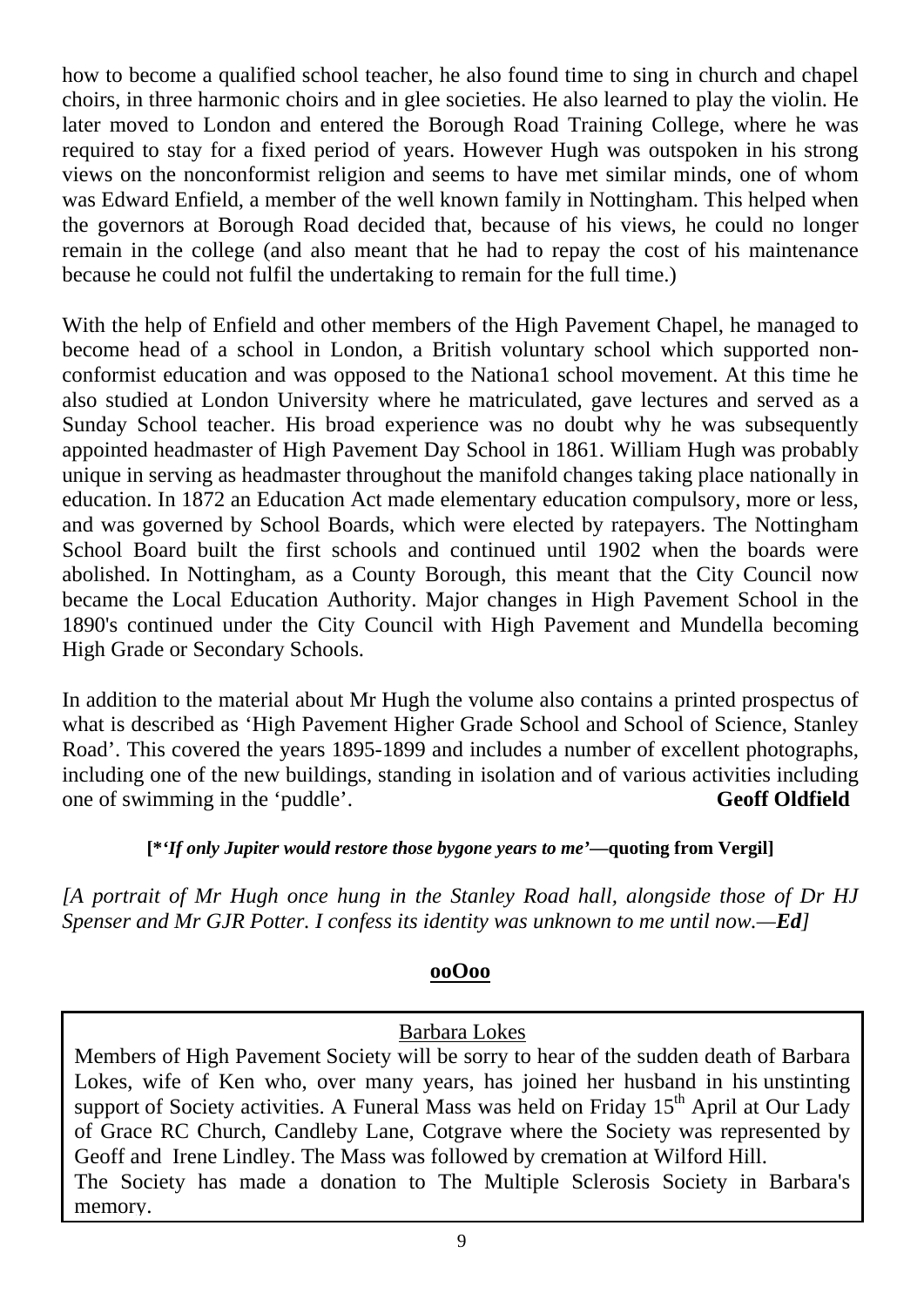#### **NOSTALGIA CORNER**

 *[We found this delightful memoir in the July 1930 issue of the High Pavement School Magazine. Its editor points out that the writer was the guest of 'one of our Senior Girls' through a scheme for hospitality between French and English pupils. The editor of those days also said; 'We have thought it best to make but few alterations in her manuscript'.]* 

#### **IMPRESSlONS OF A JOURNEY TO ENGLAND**

 It is with pleasure that I hasten to write my impressions about England. I landed on a cool August morning at Southampton. This town reminded me of Caen, my shipping port, on account of its morose sight. I went into the Custom-house; there the not very amiable tone of voice of Custom-house Officers frightened me at first. But I did not limit my attention to trifles and joyously I take the train for London, in the company of a pleasant lady that was very amiable for me. When I was settled in a 3rd-class waggon, I fancied to be in our French first-classes, I thought about English travelling in our railways and I understood that British people are to be astonished concerning the comfort of our waggons. In London I was terrified, thinking I must go down rolling staircases and rolling carpets with great rapidity. In France there are rolling staircases in show-feasts, but I would not like to get up on them. But I cannot find expression for my admiration of Westminster, the House of Parliament. All seemed splendid: Trafalgar Square, Buckingham Palace, and the marvellous Parks whose names I have forgotten.

 I saw little companies of soldiers who wore a magnificent uniform, and I laughed, thinking about the French military suit, which is reduced to the lowest terms. I have been very pleased to get English money, but I must tell you that I think it is more inconvenient than French money. I shall never forget my first five o'clock (meal). I was embarrassed before several plates, not knowing in which one I must put salad or fruits, because I did not suppose that there was one for the bread. I have been also very astonished to find in all the houses wireless and gramophones. Certainly in France we have some, but the number is limited.

 From the first days I admired the practical sense of English people. All the necessary implements in a house are improved, and the electricity used currently. We have it, but we are far from this result. All is made quicker in your England; especially means of transport are swifter. What difference between our little trains and your gigantic "Bus"; and what a regular circulation, thanks to bold policemen (that confound you with grave looks). Really these policemen are different from ours. The roads are broad and clean and I was stupified to find wastepaper baskets every step.

 But, concerning your dwelling houses, I reproach them to be too similar. It is evident to a French person that all the streets are built on the same style and it is very difficult to recognise which one is your own house. I have verified that English people prefer the useful to the agreeable. It is just the contrary in France. We French people prefer to be less comfortable and to prove our originality.

 I regret that we do not possess your wonderful Parks and your splendid roses. I have been astonished to visit Museums, without paying something. In our country to visit Monuments or Museums it is necessary to pay out of one's pocket. In short, I shall always keep a good remembrance about England, and it is with joy that I shall come back to the British Isles. All the persons I have frequented have made proof of hospitality. At least my stay in England was as instructive as it was agreeable. **Marie-Antoinette Seillier**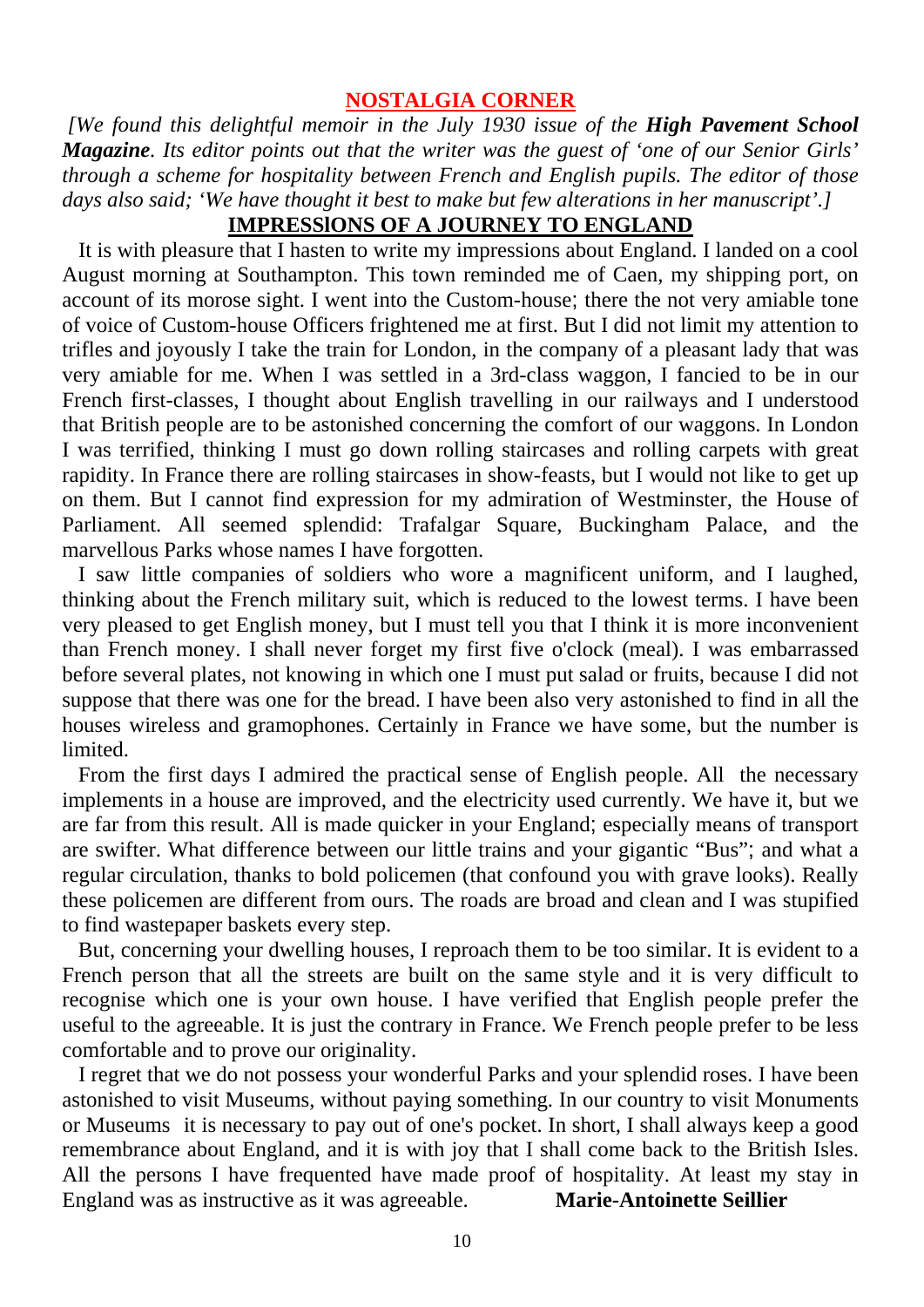#### **PUB LUNCH NEWS The Bear Inn, Alderwasley**

After some problems with navigation a compact group of 21 gathered at this  $17<sup>th</sup>$  century pub, situated on a hill top with beautiful views across the Derwent valley towards Crich.

The weather was fine and sunny for a change. Inside the Bear was historic in the extreme with 'olde oak beams' galore and one low doorway with which a head or two impacted during the visit. We had been urged to attend by Arnold's words, saying it was *'undoubtedly the best venue by far and away I have ever recommended in my nearly twenty years of pub hunting'*. After that it had to be good. It certainly was impressive and we had two dining



areas dedicated to our use. The food was good (if a little pricey) and the service was cheerful. Those that didn't go missed a real treat. Like most of our lunches it was a convivial gathering.

#### **The Full Moon, Morton, Fiskerton**

Friday April 1<sup>st</sup> seemed a day to do something foolish but the Pub Lunchers sensibly gathered at the welcoming premises of the Full Moon, Morton near Fiskerton. The occasion happily coincided with the  $67<sup>th</sup>$ Wedding Anniversary of Arnold and Barbara Brown. Arnold, who organised the lunch with his





The 'top table' with George Taylor, the Underwoods and the Browns ▲ ◄ A view of the main table with 'all the rest' !

customary flair, generously bought everyone a drink in honour of the occasion. Among the twenty other guests present was George Taylor, who was Arnold's best man all those years ago.

All the friends present signed a greeting card for Mr and Mrs Brown. We wished the Browns many more years of happy marriage. The food was equal to the occasion, though possibly to the detriment of our waistlines and as usual there was much reminiscing and friendly conversation of good Pavior quality.

#### **Our Next Meeting**

We are due to meet at the Ferry Boat Inn, Stoke Bardolph on Wednesday June 8<sup>th</sup>. Details from Arnold. It is said to be 'the best value in the Trent Valley', according to Jean Nutting and Arnold has promised that the air will be as sweet as it ever was on Stanley Road.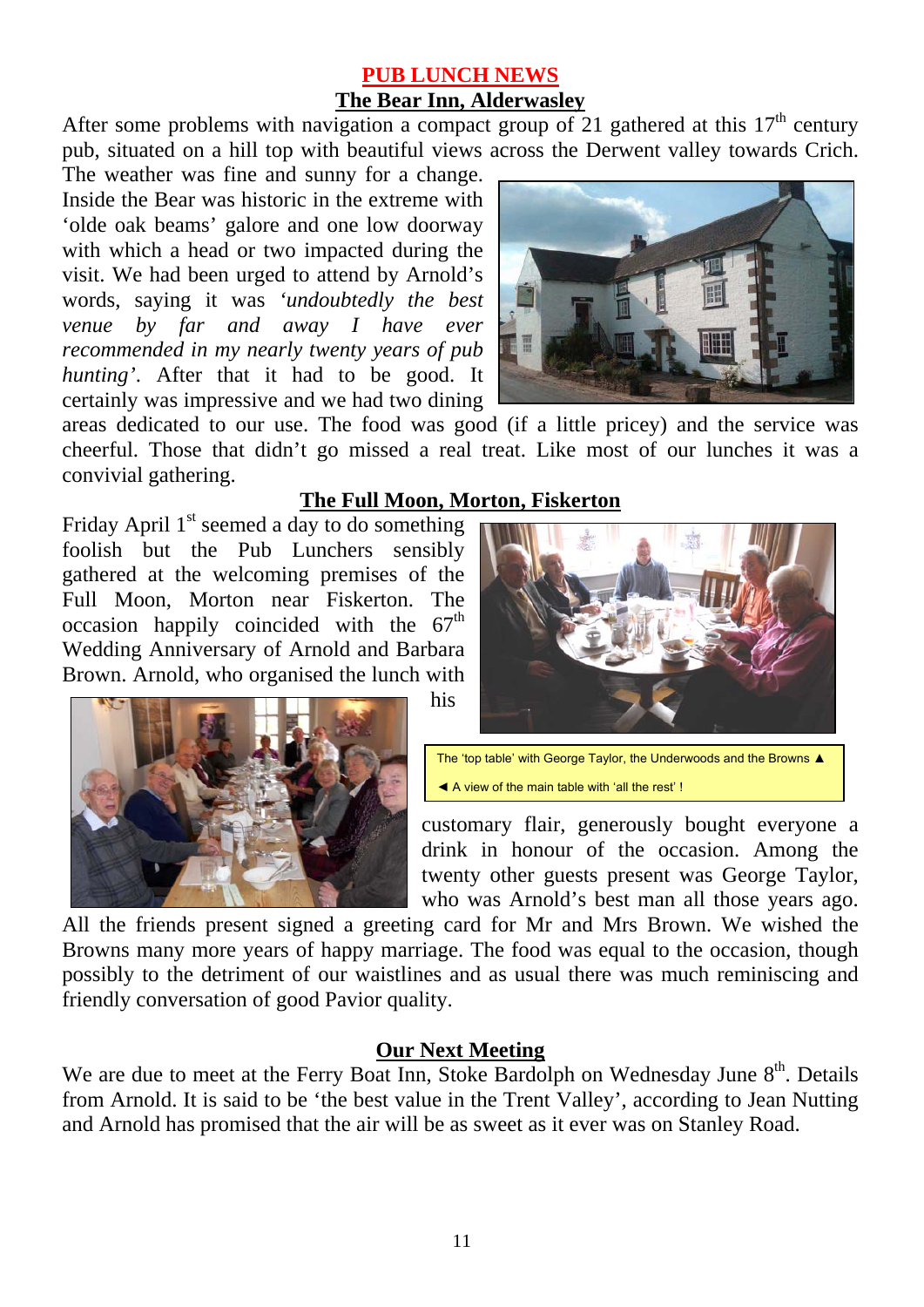#### **ANNUAL REUNION DINNER 2011**

The Welbeck Rooms at West Bridgford were once again the venue for what turned out to be a splendid Annual Dinner of the High Pavement Society. The event was very well supported and ninety members and their partners, from Canada and all parts of the UK as well as Nottingham, attended for their principal social event of the year. The master of ceremonies for the evening was Robin Taylor, in the absence of the president Arnold Brown, who was away on holiday but sent a greeting for the occasion. The Grace was said by Joe Woodhouse and The Loyal Toast was given by fellow committee member John Elliot. The committee chairman Ken Kirk proposed the toast of 'High Pavement' and Martin Slattery, Principal of High Pavement Sixth Form College, responded. Mr Slattery spoke warmly of the links fostered between the Society and the College and summed up by quoting from their mission statement currently in preparation, one that he hoped encapsulated the ethos and tradition of High Pavement:

*'High Pavement is a Sixth Form College committed to high standards, academic excellence and to the personal development and progression into Higher Education and* 



*Jobs of the Future, of all its students in a safe and supportive environment in which learning is valued, achievements are celebrated and respect is mutual.'*

The guest speaker was the Revd Canon Alan Haydock, who is well known throughout the area for his entertaining material. Almost from the start he had the assembled company in fits of laughter as he related anecdotes, both real and imaginary, relating to the work of a country parson in and around Nottingham. His knowledge of the local Nottingham vernacular was particularly well received by his audience.

▲ Canon Alan Haydock The assembled guests ►

A vote of thanks was given by Ken Kirk, who then called on all Old Paviors present to step forward for the traditional singing of *Carmen Paviorum*. And sing we did! With Kendrick Partington at the piano our school song was proudly rendered in the usual *fortissimo* style.



This brought to a close a particularly successful and enjoyable Annual Reunion Dinner for which the organisers earned many congratulations. We slowly dispersed with memories and friendships renewed, already thinking about the next time we would meet.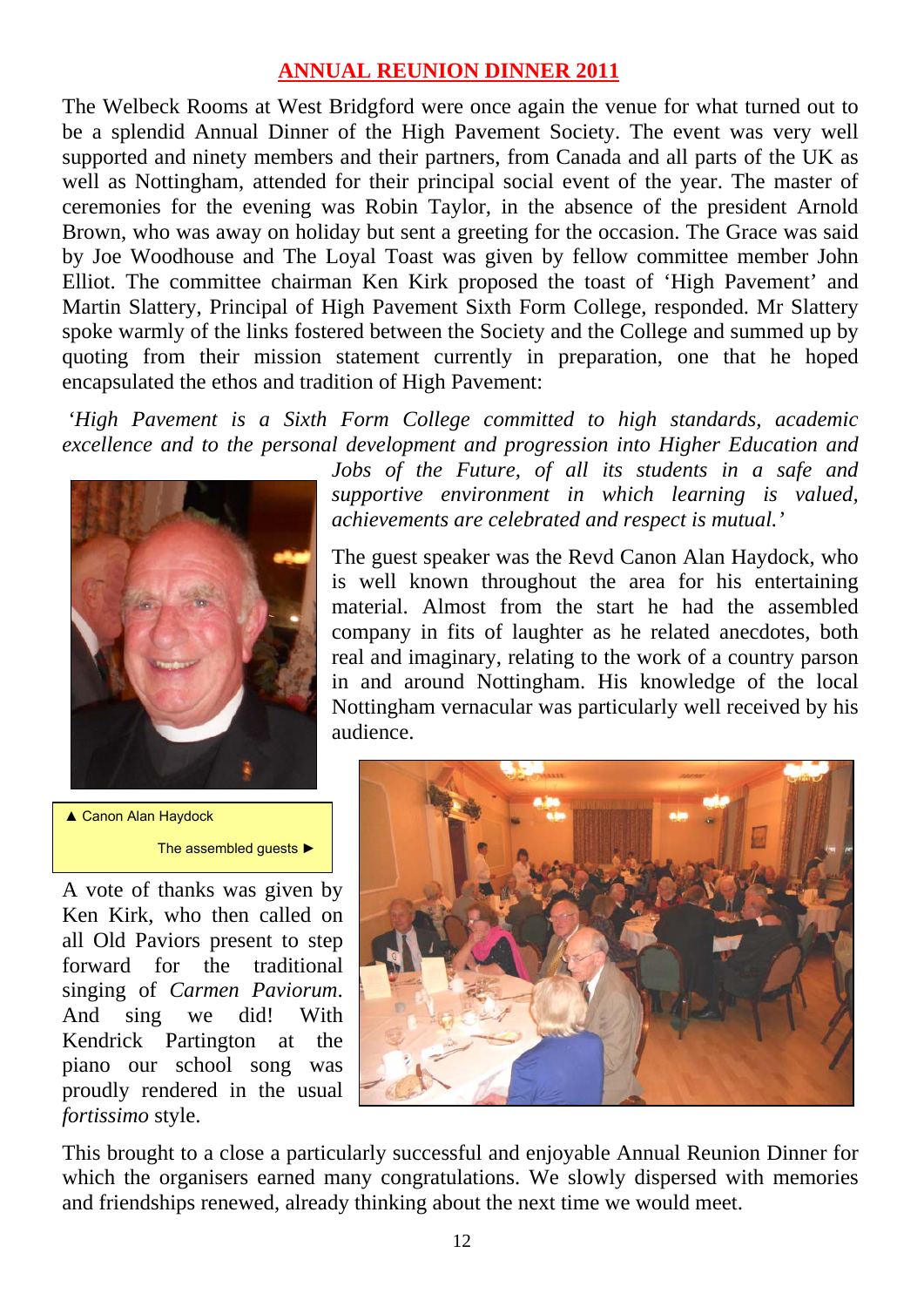#### **MORE SPORTING PRINTS - OLD FRIENDS AS WE REMEMBER THEM**

*[Old photos of sports teams and other subjects are always welcome and a source of great interest. Prints can be copied and returned.]* 



Derek sends this photo of the triumphant

Sherwood House XI outside the pavilion at Orston Drive playing fields, Wollaton Park, on July 29<sup>th</sup> 1943 after winning the House Cricket Trophy (by 8 runs).

**Back row:**  (Unknown); Derek Robinson; Brookes; Birch.

**Middle row:**  Bob Onley; Holliss; Day; Garret; Casajuana.

**Seated on the grass:**  Padgett; Boyden.

#### **FROM ALBERT HORE**

Hello Nat! I'm sure you must remember some of these boxing lads. In my case, I remember five of them. The middle three went to Stanley Road Juniors before

passing the 11+ and eventually becoming Old Paviors. I haven't been able to contact any of them. Anyway, attached is the picture from the *Nottm Evening Post*. Hope you are well! **Albert**



**Back row:** J West (Player); B Nicholson (Morley); R North (Cambridge House); J Dilks (High Pavement). **Middle row:** B Clements (Radford Boulevard); B Peck (Morley); D<br>Williams (High Williams Pavement); D McKenzie (High Pavement); P Houghton (High Pavement). **Sitting:** J R Sayers (People's College); B Ward (High Pavement); G W Gee (High Pavement); R Humphreys (High Pavement); G Todd (Player). **Front:** S Weatherall (High Pavement); G Waites (High Pavement). **Left:** Mr J J Marsden (secretary, NSBA). **Right:** Mr B J Dodd (team manager).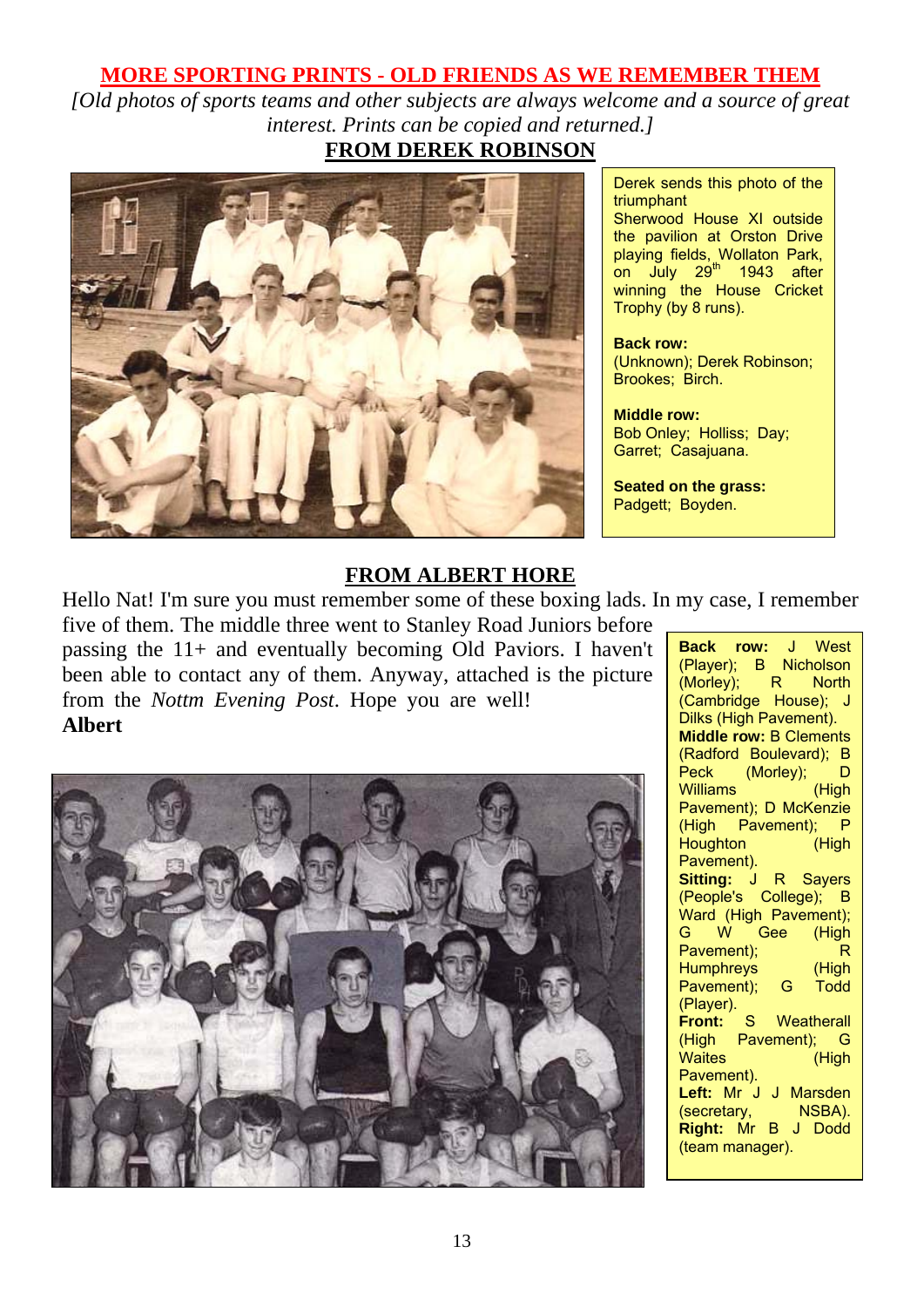#### **FROM THE LATE TONY NUTTING**

A splendid print of the Old Paviors Rugby team in 1947. This is from a collection of material originally submitted by Tony for the Evening Post 'Bygones' issue devoted to High Pavement. Old Paviors from the 1940s will recognise many familiar faces—in spite of the masculine moustaches, then all the rage.



**Back:** Ray Caulton; Joe Becket; John Bamford; Jack Rowlston; Paul Whitehead; Derek Dunn; Tony Whitehead; Dick Williams; Julian Theobald. **Front:** Tony Nutting; Wally Gell; Tubby Shaw; Len France; Des Walker; Ron Clarke.

#### **Notices AGM, Quiz Night and Social Evening 2011**

This event will be held on **Friday September 30th** in the Welbeck Rooms, West Bridgford. Please make a note of the date. Also please tell any Old Paviors of your acquaintance who are not members that they will be welcome to attend. We would like to see as many friends as possible attending and are sure you will enjoy the evening's entertainment. Please come, we need your support. Full details will be posted nearer the date.

### **MESSAGE FROM THE TREASURER—ANNUAL MEMBERSHIP**

Members are reminded that Subscriptions will be payable on JULY 1st

The majority have chosen the trouble-free method of paying by **Standing Order**—Many thanks! If you haven't already arranged a standing order please give it serious consideration.

#### **Have you thought about LIFE MEMBERSHP?**

It's really good value with a one-off payment of JUST £75.00 Help us to reduce our on-going admin costs. Ask for the forms now from the Hon. Treasurer : Robin Taylor, 190 Kenrick Rd, Nottingham NG3 6EX. Tel: 0115 9609483 email : [robinatnottm@aol.com](mailto:robinatnottm@aol.com)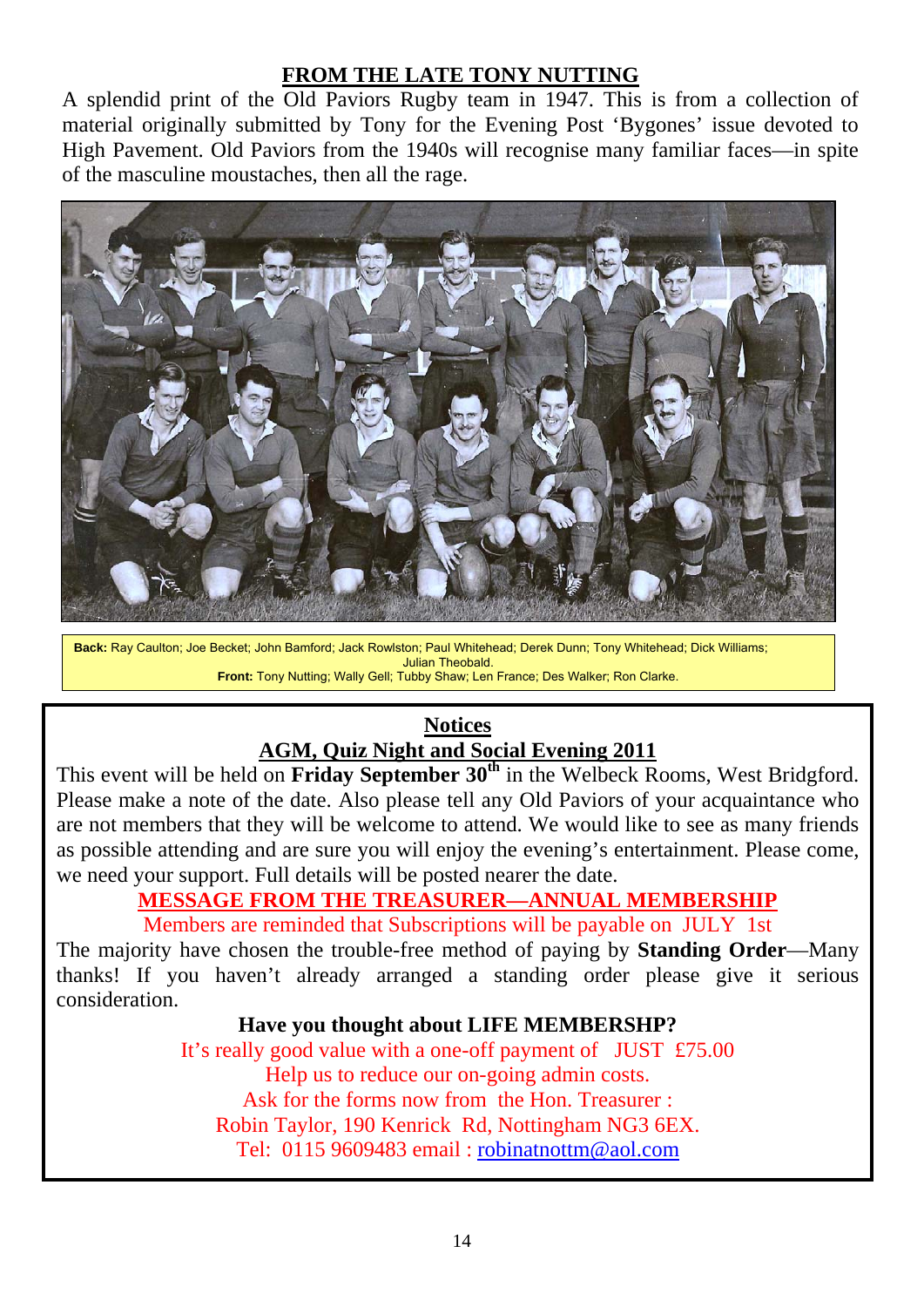#### **ARNY'S BOOK**

*[At High Pavement Arny had been placed in the 'Sixth Remove' among the school's brightest hopes but was unable to compete with the pace set by their brilliance, something that occasionally happened to pupils who had shown earlier promise.]* 

#### **Into the World**

I was scanning the Evening Post for a job for which I might be qualified. Although the present level of physics I was studying was beyond me, the study of light always proved the most interesting aspect of the subject. I spotted an optician in the centre of Nottingham who was looking for an 'Indentured Apprentice'. Here was the opportunity to make a livelihood utilising the very discipline in which I was most interested. Without further ado I telephoned Hudson Verity of Long Row in Nottingham and applied for an interview. This was granted immediately and the following morning I took the trolley bus into town to meet Mr Wood, who was very soon to become my new boss.

At this point I had neither informed the school or my family of this act of revolution on the part of a child barely sixteen years old—sixteen-year-olds were regarded as children in those far off days—I never returned to school, although I believe mother or sister Win telephoned them to announce my resignation. Mr Potter supplied me with quite a glowing testimonial, at the same time regretting I had missed the opportunity of rising to my full academic potential. Despite the very serious employment situation my interview with Mr Wood was short; he very quickly offered me an apprenticeship, explaining it was for four years, and a premium of £100 was required. The working hours, believe it or not, were 9 am to 7 pm Monday to Wednesday, 9 to 8 Friday and 9 to 9 on Saturdays. There was a half holiday on Thursday when the shop closed at 1 pm. Allowing one hour for dinner this gives a working week of 52 hours. The change from school hours was dramatic, but at the age of 16 I suppose we have an, ability to cope which is lost in later life. I was able to continue my swimming practice by cycling madly to Noel Street on my release at 7 pm, arriving about ten past enabled me to have a good half-hour's swim before closing time at eight. The time was early spring 1939. My aim was to enter—and win—the Notts. County 100 yard Open Championship held in late September.

It was with eager anticipation I boarded the bus for the first morning at my new employment and apprenticeship, but I was surprised to find on my arrival at 9 am that the door was locked. The first lesson was that Mr Wood did not open the premises promptly, but arrived shortly after the given time for opening. After unlocking the door and depositing his hat and umbrella he turned my attention to the first, and most important, task of the day. This was precisely as laid down in my indentures - to wit, dusting and cleaning the floor of the shop. Mr Wood demonstrated cleaning and dusting as an art form, indicating the check he would make at unspecified intervals by running his finger along picture rails and other areas I would be likely to miss. Disappointment is hardly the word for my feeling of rejection, not to say dejection, felt after years of study and prowess in my leading subject, Physics, and interest in my principle field, light. On that first day the first impression I received of my boss was of a perhaps finicky and meticulous man. Only later did I discover what a kind and lovable character was behind that formidable front. I am sure he formed an affection for both me and Barbara (who later came to work in the business) and never let us down.